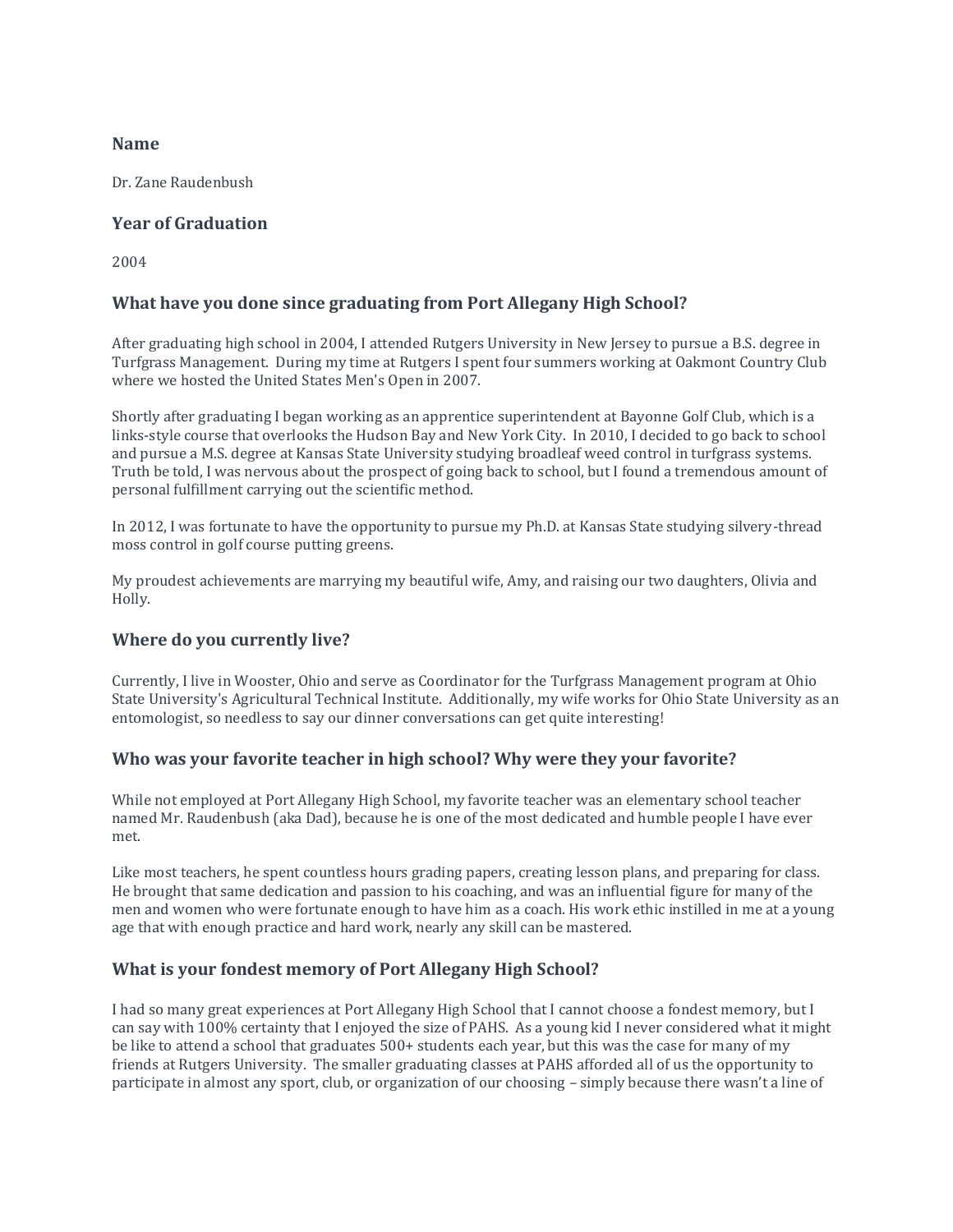300 students competing for the same 20 slots! I took this for granted at the time, but continue to grow more grateful for the opportunities I had at PAHS.

GO GATORS!